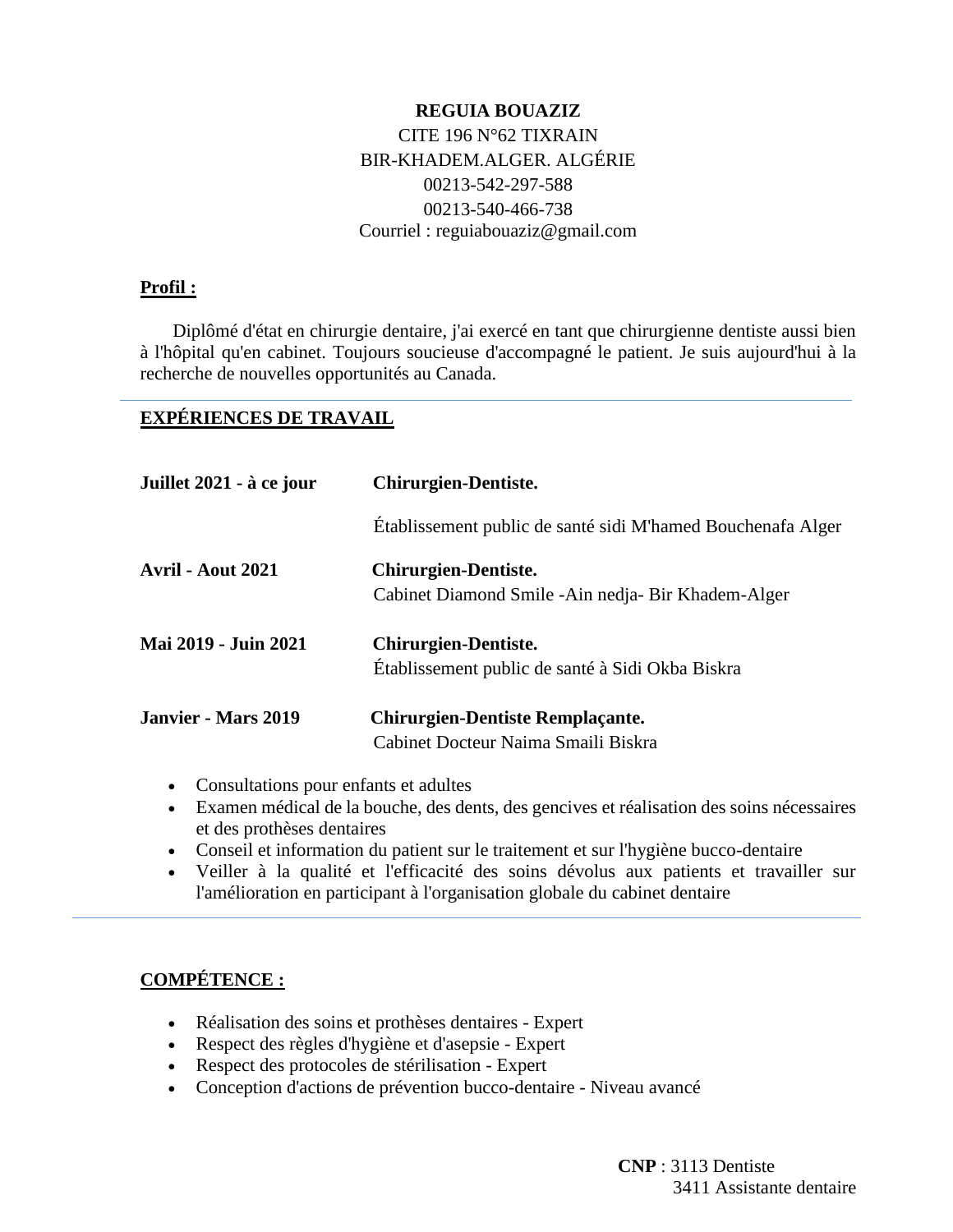-page02-

| <b>FORMATION</b>         |                                               |
|--------------------------|-----------------------------------------------|
| 2007 - 2008              | Baccalauréat en science expérimentale         |
|                          | Lycée Bachir L'Biskri Sidi Okba Biskra        |
| 2008 - 2009              | Baccalauréat en science expérimentale         |
|                          | En candidat libre                             |
| 2008 - 2009              | Licence 01 Mathématique et Informatique       |
|                          | Université Mohamed Khider Biskra              |
| 2009 - 2018              | Docteur en Médecine Dentaire                  |
|                          | Faculté de médecine à L'Université d'Alger 01 |
| $2021 - \hat{A}$ ce jour | <b>Langue Anglaise</b>                        |
|                          | British Council Algeria                       |

# **PERFECTIONNEMENT**

| <b>OCTOBRE 2019</b> | Attestation d'inscription au conseil de l'ordre national<br>des chirurgiens dentiste              |
|---------------------|---------------------------------------------------------------------------------------------------|
| $2017 - 2018$       | Stage en service ODF et prothèse<br>CHU Bni Messous Alger                                         |
| <b>Janvier 2018</b> | <b>Formation en reconstruction corono-radiculaire</b><br>École de formation Dental Event Algeria  |
| <b>Avril 2018</b>   | Formation en l'endodontie mécanisée<br>Ecole de formation Email. Baraki - Alger                   |
| $2017 - 2018$       | Attestation de succès Niveau A1 anglais Note : 67.25/100<br>Université d'alger 1 Youcef ben khada |
| $2017 - 2018$       | Attestation de succès NiveauA2 français Note : 68/100<br>Université d'algie 1 Youcef ben khada    |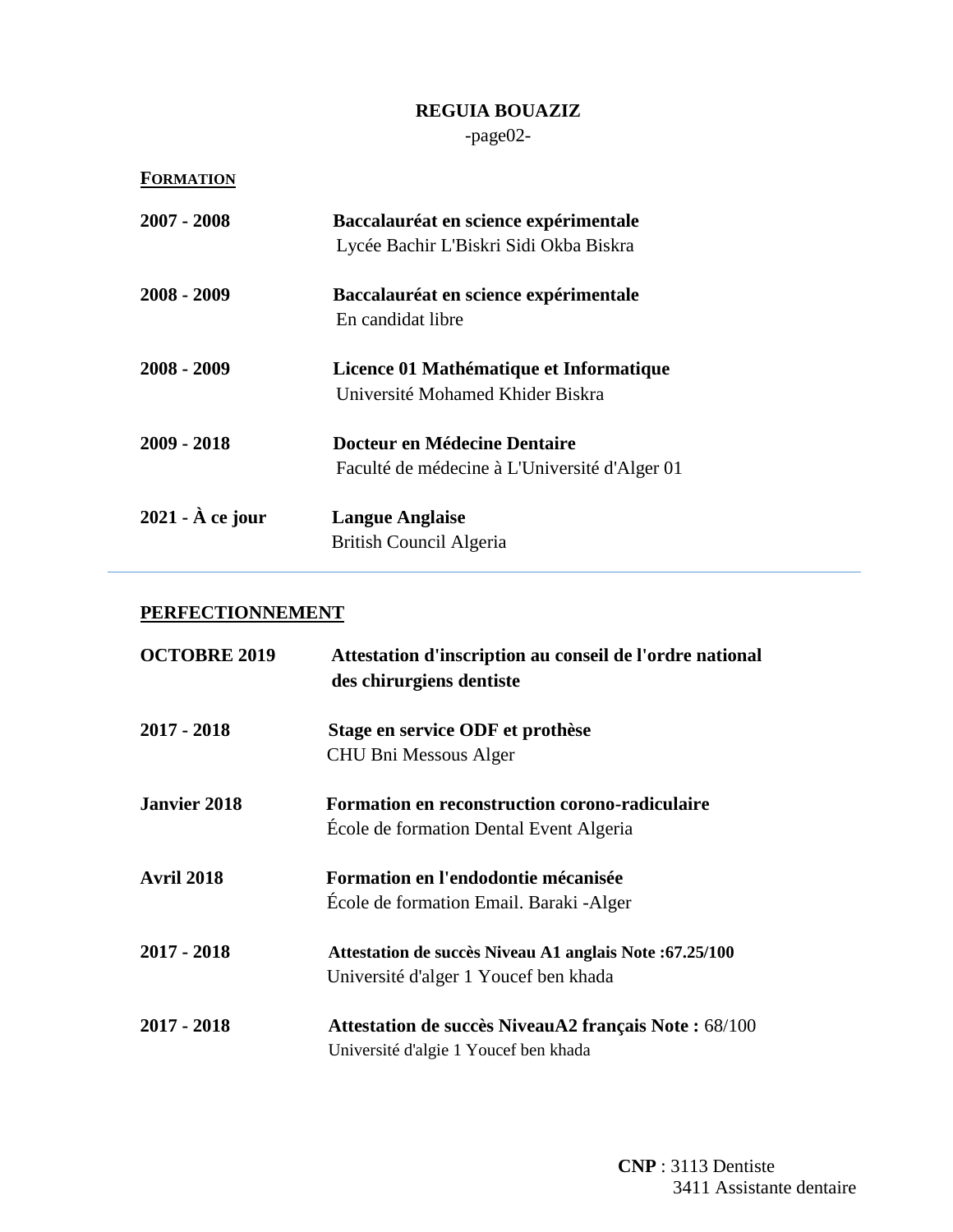-page03-

## **AUTRE FORMATION**

| Février - Juillet 2008 | Opérateur de saisie                                  |
|------------------------|------------------------------------------------------|
|                        | Ecole Ben Nassib Biskra                              |
| Mai - Juillet 2008     | Langue française                                     |
|                        | École de langue Info-paradis-Biskra                  |
| Février - Aout2011     | <b>Gâteaux traditionnels</b>                         |
|                        | Institut de formation professionnel Biskra           |
| 2017 - 2018            | Pâtisserie                                           |
|                        | École cible Alger Didouche Mourad                    |
| $2017 - 2018$          | Cuisine universelle et gastronomique                 |
|                        | École cible Alger Didouche Mourad                    |
| Février - Mai 2019     | <b>Couture et confection</b>                         |
|                        | Institut de formation professionnel Sidi Okba Biskra |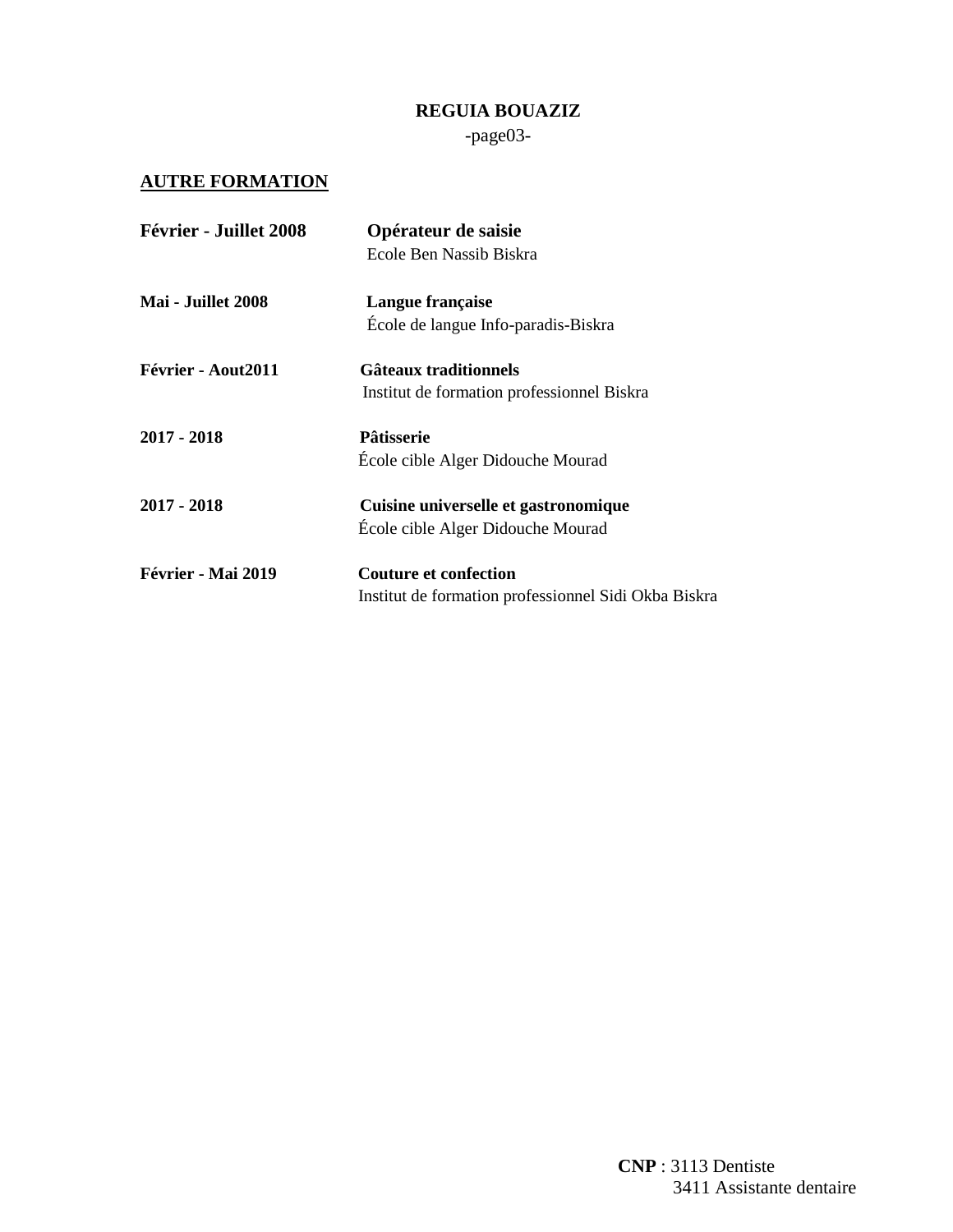### **REGUIA BOUAZIZ** CITY 196 N°62 TIXRAIN BIR-KHADEM.ALGIERS.ALGERIA 00213-542-297-588 00213-540-466-738 Email : reguiabouaziz@gmail.com

#### **Profil :**

 State diploma in dental surgery, i worked as a dental surgeon both in the hospital and in the office. Always concerned about accompanying the patient. Today I'm looking for new opportunities in Canada.

**WORK EXPERIENCE**

| July 2021 –To This day     | Dental surgeon                                                              |
|----------------------------|-----------------------------------------------------------------------------|
|                            | Public establishment of health of sidi M'hamed Bouchenafa<br>Algiers        |
| April-August 2021          | <b>Dental surgeon</b><br>Diamond Smile Cabinet-Ain nedja-Bir Khadem-Algiers |
| <b>May 2019 -June 2021</b> | <b>Dental Surgeon</b><br>Public health facility in Sidi Okba Biskra         |
| January-March 2019         | <b>Substitute Dental Surgeon</b><br>Doctor Naima Smaili Cabinet Biskra      |

- Consultations for children and adults
- Medical examination of the mouth, teeth, gums and carrying out necessary care and dentures
- Advice and patient information on treatment and oral hygiene
- Ensure the quality and efficiency of patient care and work on improvement by participating in the overall organization of the dental practice

#### **COMPETENCE :**

- Realization of dental care and dentures Expert
- Compliance with the rules of hygiene and asepsis Expert
- Compliance with sterilization protocols-Expert
- Design of oral prevention actions-Advanced level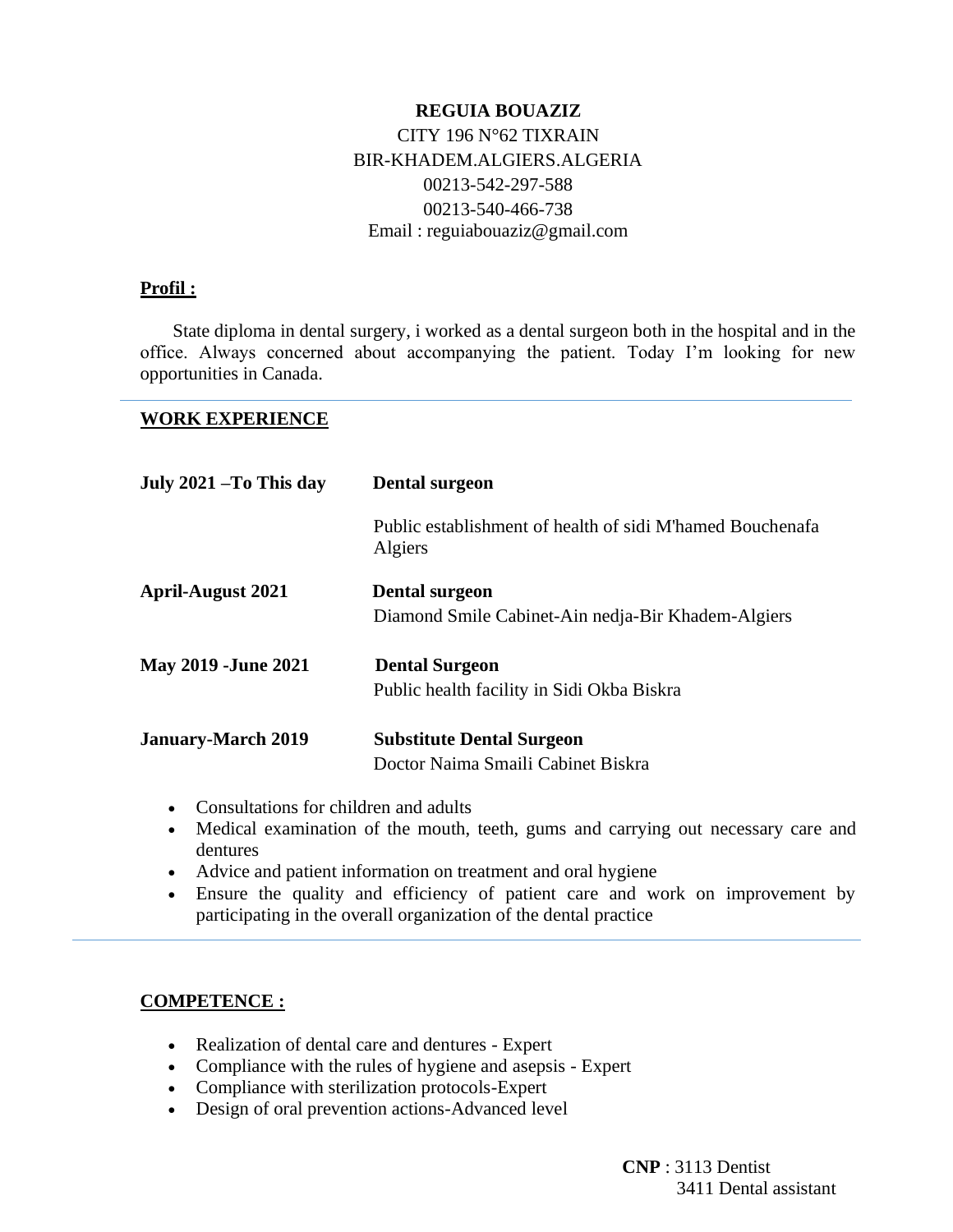-page02-

**TRAINING**

| 2007-2008        | <b>Baccalaureate in experimental science</b><br>Highschool Bachir L'Biskri Sidi Okba Biskra |
|------------------|---------------------------------------------------------------------------------------------|
| 2008-2009        | <b>Baccalaureate in experimental science</b><br>Free condidat                               |
| 2008-2009        | <b>Bachelor 01 Mathematics and Computer Science</b><br>University of Mohamed Khider Biskra  |
| 2009 2018        | Docteur en Médecine Dentaire<br>Faculty of Medicine at the University of Algiers 01         |
| 2021-To this day | <b>English language</b><br>British Council Algeria                                          |

## **REFINEMENTS:**

| <b>OCTOBER 2019</b> | <b>Certificate of Registration at the Conseil of the National</b><br><b>Dental Surgeons Order</b> |                      |
|---------------------|---------------------------------------------------------------------------------------------------|----------------------|
| 2017-2018           | Internship in ODF service and prosthesis<br><b>CHU Bni Messous Algiers</b>                        |                      |
| <b>January 2018</b> | Training in coronal-radicular reconstruction<br>Dental Training School Events Algeria             |                      |
| April 2018          | <b>Training in mechanized endodontics</b><br>Email training school. Baraki-Algiers                |                      |
| 2017-2018           | <b>Certificate of success Level A1 English</b><br>University Of algiers 1 Youcef ben khada        | Score: 67.25/100     |
| 2017-2018           | <b>Certificate of success Level A2 french</b><br>University of algiers 1 Youcef ben khada         | <b>Score: 68/100</b> |